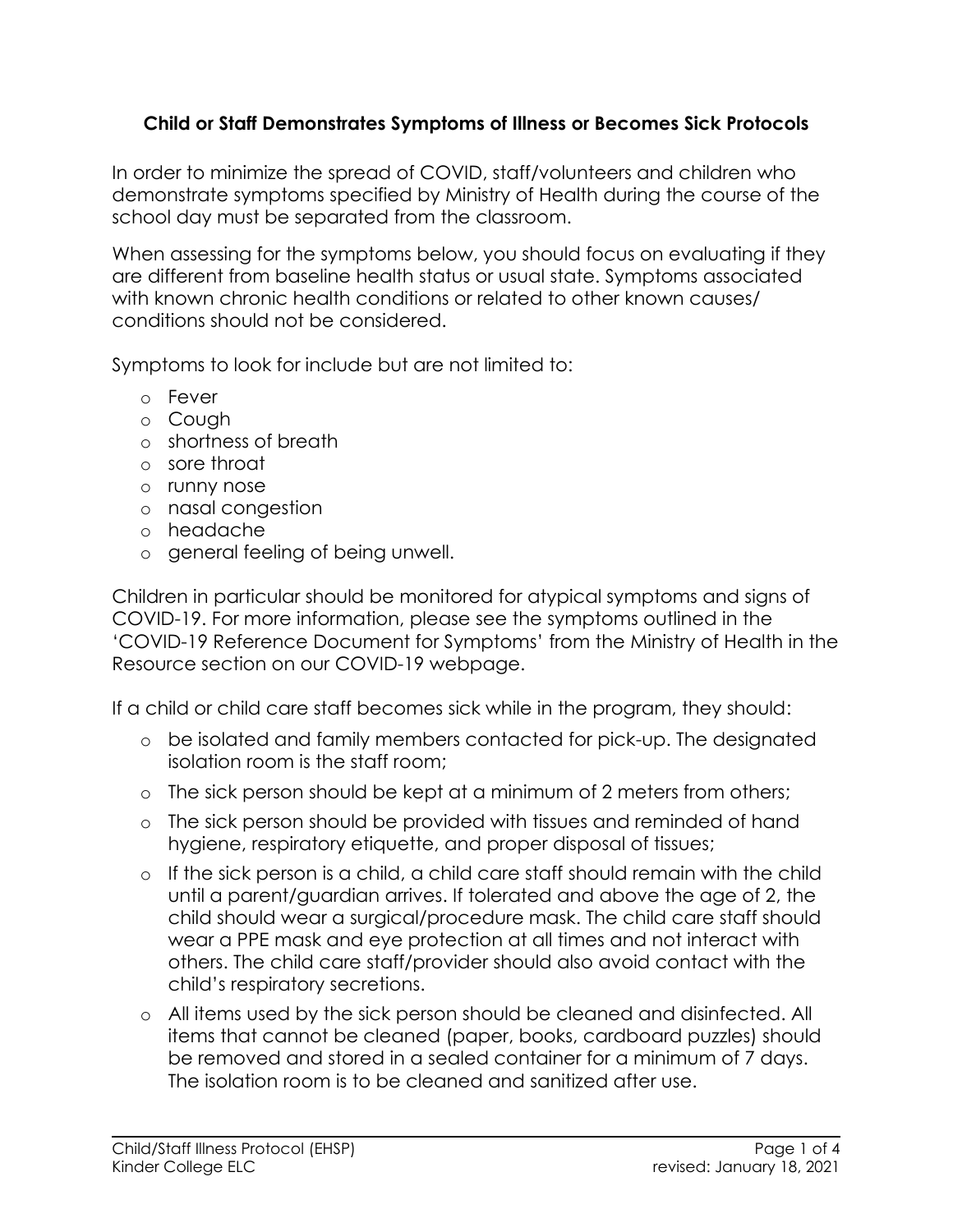o Public health should be notified, and their advice should be followed.

Where a child or staff is suspected of having or has a confirmed case of COVID-19, it is the duty of KCELC to report this to the ministry as a serious occurrence.

Other children, including siblings of the sick child, and child care staff in the program who were present while the child or staff member became ill should be identified as a close contact and further cohorted (i.e., grouped together) until they can be picked up by parents/guardians to self-isolate at home. The local public health unit will provide any further direction on testing and isolation of these close contacts.

Symptomatic children or staff should be referred for testing.

- o Those who test negative for COVID-19 must be excluded from the program until 24 hours after symptom resolution.
- o Those who test positive for COVID-19 must be excluded from the program for 14 days after the onset of symptoms and/or clearance has been received from the local public health unit.
	- o Reporting will now be completed through a survey: [https://s.tphsurvey.chkmkt.com/?e=207897&h=532FC3825EA](https://s.tphsurvey.chkmkt.com/?e=207897&h=532FC3825EA96E3&l=en) [96E3&l=en](https://s.tphsurvey.chkmkt.com/?e=207897&h=532FC3825EA96E3&l=en)
	- o The centre has a duty to report suspected or confirmed cases of COVID-19 to the medical officer of health under the Health Protection and Promotion Act
	- o report to the local public health unit and provide any materials (e.g., daily attendance records) to public health officials to support case management and contact tracing and other activities in accordance with all applicable legislation, including the Municipal Freedom of Information and Protection of Privacy Act.
	- o Confirmed cases or outbreak of the coronavirus (COVID-19) will be communicated to parents via email or telephone.

A single, symptomatic, laboratory confirmed case of COVID-19 in a staff member or child must be considered a confirmed COVID-19 outbreak, in consultation with the local public health unit. Outbreaks should be declared in collaboration between the program and the local public health unit to ensure an outbreak number is provided.

# **Baseline Health Condition**

If there is a history of an ongoing medical condition, such as allergies, this would be considered the individual's baseline health and they would not be excluded from the centre. Complete a baseline health check for staff. If there is a new onset of a symptom or baseline symptom(s) are worsening, this would be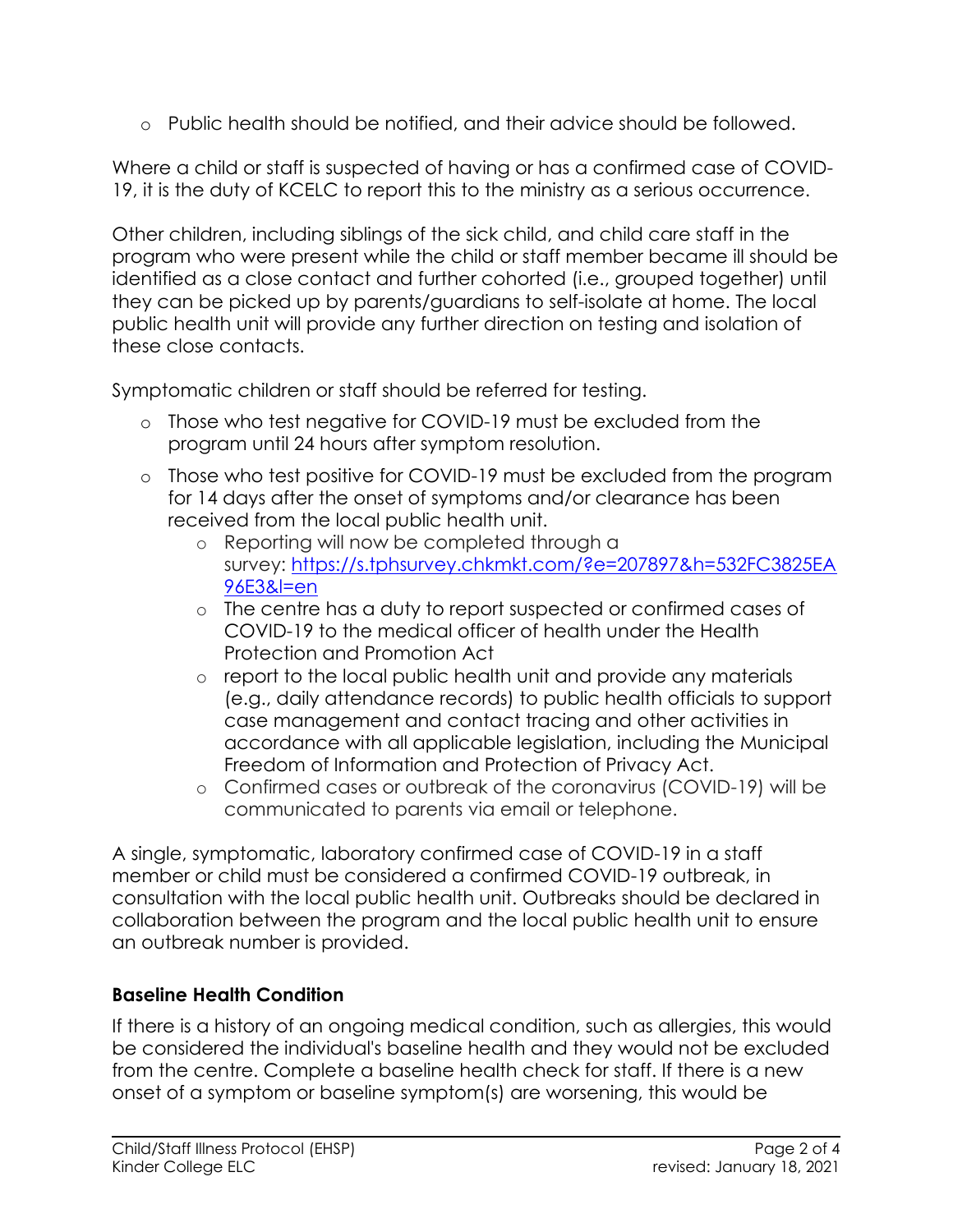considered a change in health status and the staff/volunteer would be excluded from the centre.

## **Returning to Child Care Confirmation Form**

Parents will be required to fill out and submit the *Returning to Child Care Confirmation Form* on the first day back during the screening process. Please note that this form is a requirement before entering the facility.

## **Serious Occurrence Reporting**

KCELC has a duty to report suspected or confirmed cases of COVID-19 under the Health Protection and Promotion Act. We are also expected to contact Toronto Public Health to report a child suspected to have COVID-19. Toronto Public Heath will provide specific advice on what control measures should be implemented to prevent the potential spread and how to monitor for other possible infected staff members and children.

Where a child, parent or staff is suspected (i.e. has symptoms and has been tested) of having or has a confirmed case of COVID-19, it is our duty to report this to the ministry as a serious occurrence.

Where a room, or the entire facility closes due to COVID-19, it is our duty to report this to the ministry as a serious occurrence.

All licensed child care centres are required to post the serious occurrence notification form as required under the CCEYA, unless local public health advises otherwise.

### **Immediate Notification to Toronto Public Health**

Immediately notify Toronto Public Health at 416-338-7600 as soon as the centre becomes aware of **two or more people** who test positive for COVID-19 within a 14-day interval in connection with the workplace premises. Under these circumstances, KCELC must:

- a. Provide contact information for a designated contact person at the workplace and ensure that person is readily available to communicate with Toronto Public Health and implement any additional measures immediately as required by Toronto Public Health.
- b. Ensure that accurate and updated contact information for all workers is available to be produced to Toronto Public Health within 24 hours of request in support of case management and contact tracing requirements for COVID-19